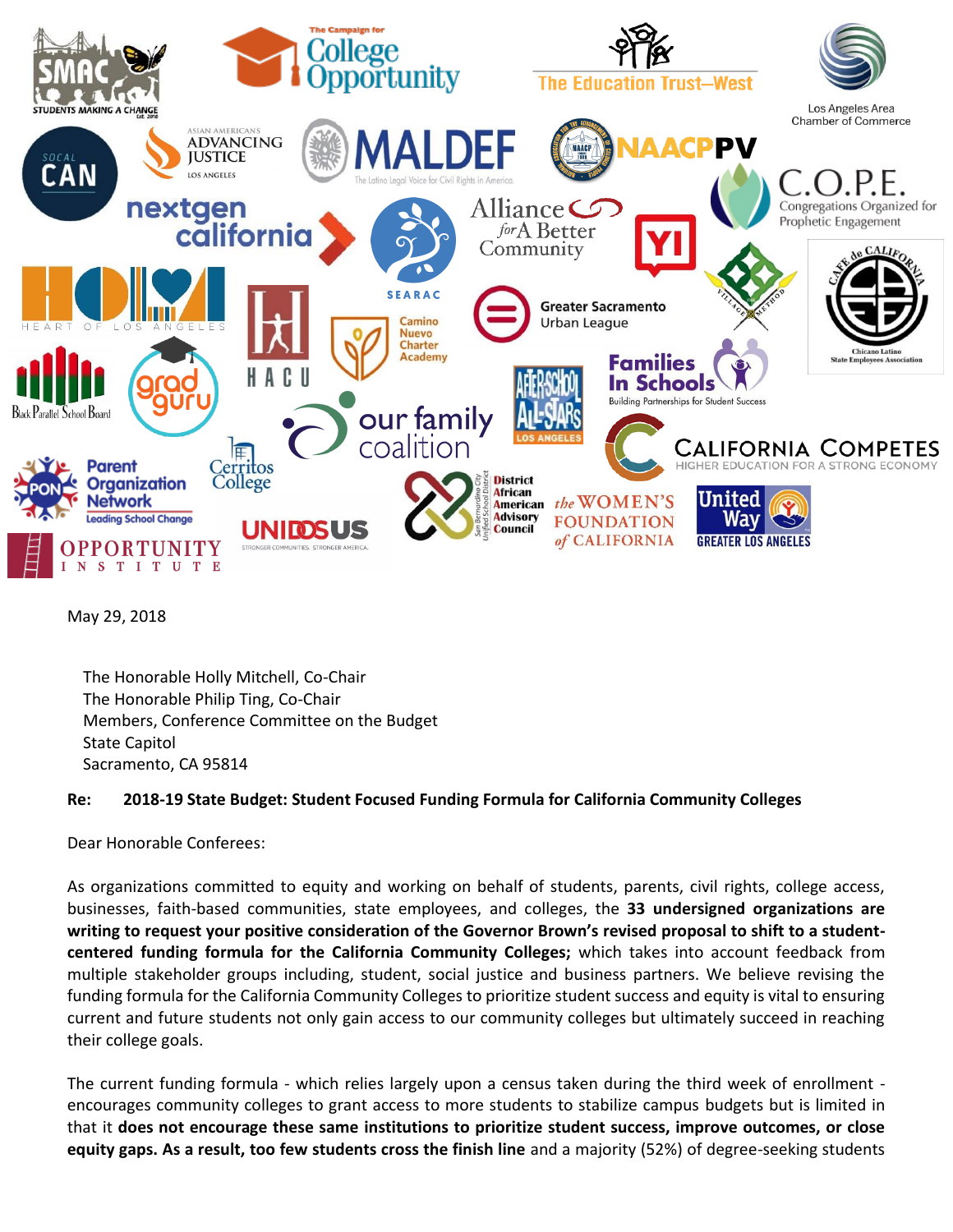are unable to complete a certificate, degree or transfer to a university after six years of entering these two-year institutions. **Completion rates are even more alarming for students of color with six out of ten African Americans and Latinx failing to complete** such milestones and most low-income students not reaching their college goals.

**The revised and strengthened funding formula is much improved reflecting recommendations from our organizations that the proposal must ensure that low-income and other underrepresented students are prioritized in a funding formula and in student success metrics**. We are encouraged by the following new provisions that strengthen the proposal to better support equity:

- **Supplemental Metrics.** The Governor proposes equity-driven metrics that recognizes key student groups that colleges struggle to serve well by providing additional resources based on the enrollment of lowincome and undocumented students. Importantly, the allocation encourages improved Free Application for Federal Student Aid (FAFSA) completion so more community college students draw down the federal aid they're eligible for.
- **Student Success Incentive Metrics.** The revised student success grant now aligns with the *Vision for Success* and Guided Pathways and captures progression milestones that are key to ensuring students are on track early to meet their educational goals in addition to ensuring more students leave college transferready to a four-year university.

Additionally, the allocation provides incentives for colleges to promote the success of low-income students.

**As revised and strengthened, this funding formula has the opportunity to transform community colleges to better serve students.** It prioritizes low-income and underrepresented students' success, encourages districts to make progress and improve student achievement, enables districts and colleges to be more aware and aligned with state goals and initiatives, and facilitates the cultural and programmatic changes necessary for the betterment of students and their educational goals. **We urge your support of the student-centered funding formula for California Community Colleges. Now is the time for the state to align community college funding in order to urgently realize and sustain the promise of equity.** 

Thank you for your consideration and leadership.

Sincerely,

After-School All-Stars, LA Alliance for a Better Community Asian Americans Advancing Justice Black Parallel School Board CAFE de California, Chicano Latino State Employees Association California Competes The Campaign for College Opportunity Camino Nuevo Charter Academy Cerritos College Congregations Organized for Prophetic Engagement (C.O.P.E.) The Education Trust–West Families In Schools GradGuru Greater Sacramento Urban League